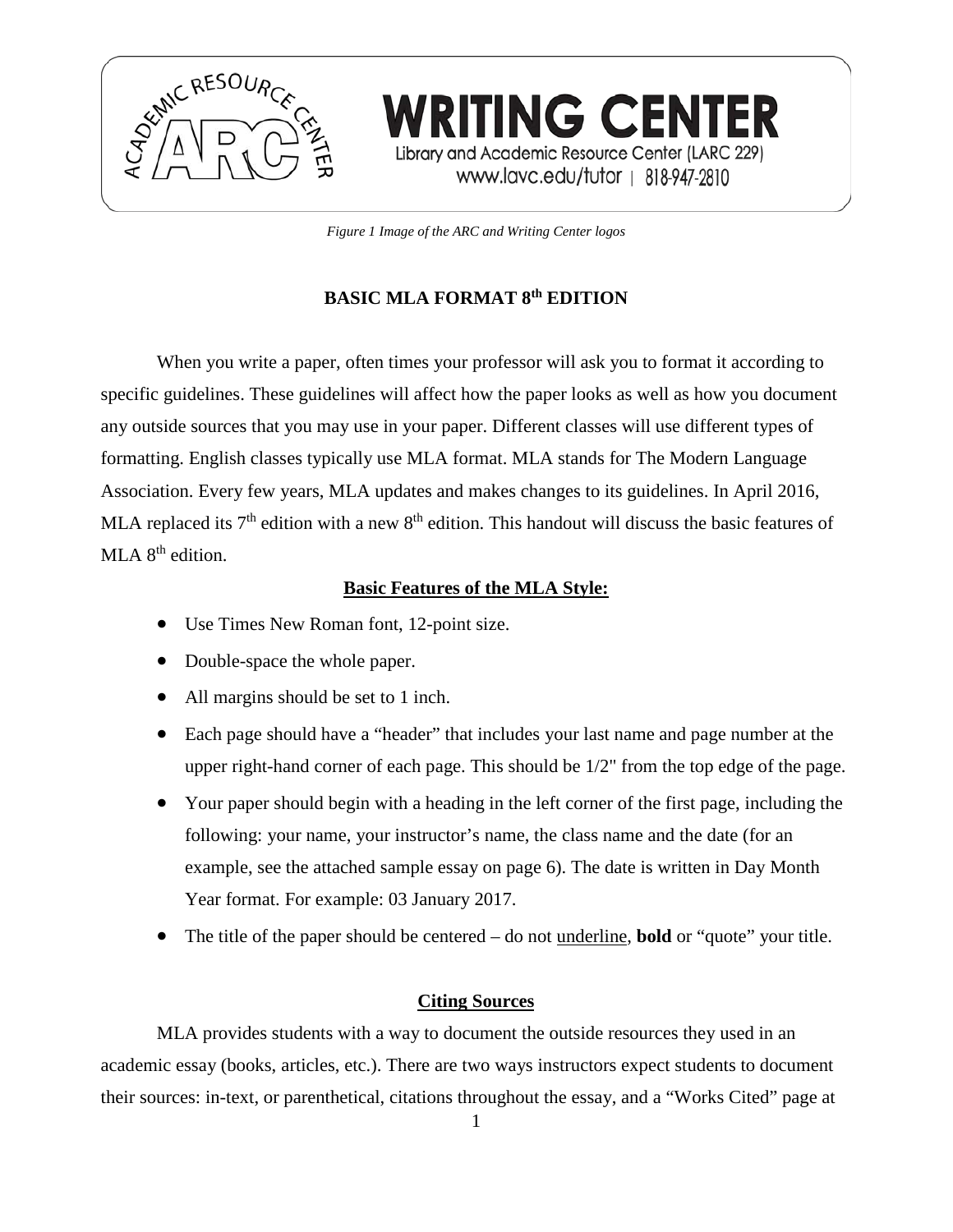the end of the document. The Works Cited page is a list of all of the resources used in the essay. MLA has certain guidelines on how to list these resources. We will discuss this more on the next page.

### **Why Citing Sources Matters:**

It is absolutely necessary that you learn how to properly cite any other sources that are not your own words or ideas used in composing an essay in order to avoid plagiarism. Plagiarism is the act of using another person's words or ideas and attempting to pass them off as your own. There are many ways to plagiarize, even if it is unintentional, "Buying a term paper from an online paper mill or 'borrowing' a friend's completed assignment are obvious forms of plagiarism. But plagiarism also includes paraphrasing or summarizing material without properly citing its source" (Maimon 265). Plagiarism is a serious offense that comes with serious consequences. According to Valley College's 2016-2017 Catalogue, the consequences for this offense include "warning, reprimand, restitution, disciplinary probation, suspension, or expulsion" (196).

# **For more information about plagiarism, see the Writing Center's handout on plagiarism**.

# **The Works Cited Page MLA 8th Edition (see example page 7)**

The works cited page provides a more in-depth way to document sources used in an academic paper and is a necessary part of any essay. According to the MLA Handbook, the Works Cited page "simplifies documentation by permitting you to make only brief references to these works in the text" (Gibaldi 144). The list should be a new page at the end of the document. In MLA 8, the same information is used for ALL citations, and this information should go in a certain order. Below is a guide for what information is required and the order of that information.

# **The Core Elements of a Works Cited Page Entry**

In MLA 8, each piece of information required for a citation is called a "Core Element." If an element cannot be found, it can be left out. You then move on to the next element. The chart below shows the elements you should be looking for and the order they go in. Each element should be followed by the punctuation mark shown in the chart. We will briefly discuss each element.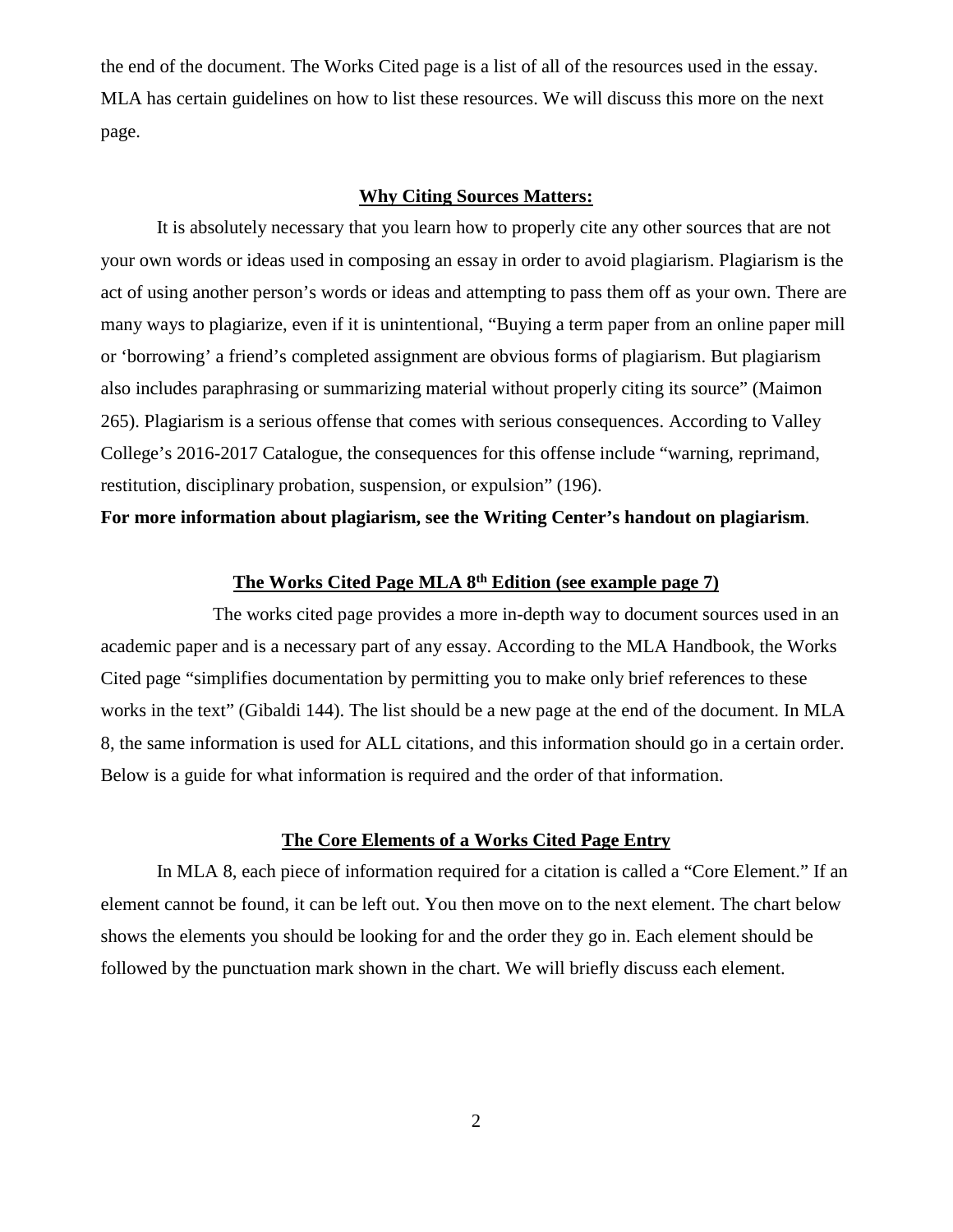Author. <sup>2</sup> Title of source. <sup>8</sup> Title of container, **4** Other contributors, **D** Version, **C** Number, **Z** Publisher, <sup>8</sup> Publication date, **D** Location.

*Figure 2 Image showing the required order to create citations*

Author: The author is the person or group primarily responsible for producing the work. List the name of the author with the last name first followed by a comma, then the first name. For example: Smith, John. If there are many authors, you can just list the first author and then add 'et al.'

Title: The title is the next element included in an entry. If no author can be found, then this will often be the first element in your entry. The title is usually displayed obviously at the top of a web page or on the front of a

book. The title of longer works (Books, Films, Albums, etc.) is written in Italics like

this: *MLA Handbook.* Shorter works (song title, short story titles, article titles, etc.) are in quotation marks like this: "MLA Formatting and Style Guide."

Title of Container: When the source being documented is part of a larger source, the larger source is considered the container that the source comes from. For example, the container for a web page is the whole website, and the container for a book chapter is the entire book. The container is always written in Italics. For example, *The Purdue Owl*.

Other Contributors: This is where you can list other people who contributed to the work that are not the author such as an editor, illustrator, director, etc. If there are no other contributors just skip it.

Version: You only need to add this information if the source has more than one edition.

Number: You only need to add this information if the source is one of a numbered sequence. For example, encyclopedias are a text that is too long to be printed in one book, so there will be several volumes. If this is the case, you should specify which volume you used.

Publisher: This is the organization that is responsible for making the source available to the public. Usually, the first or second page of a book will list the copyright information which includes the publisher. On a website, the publisher's name can usually be found at the very bottom of the page. When citing a website, if the sponsor and website title are the same, you do not need to add the publisher.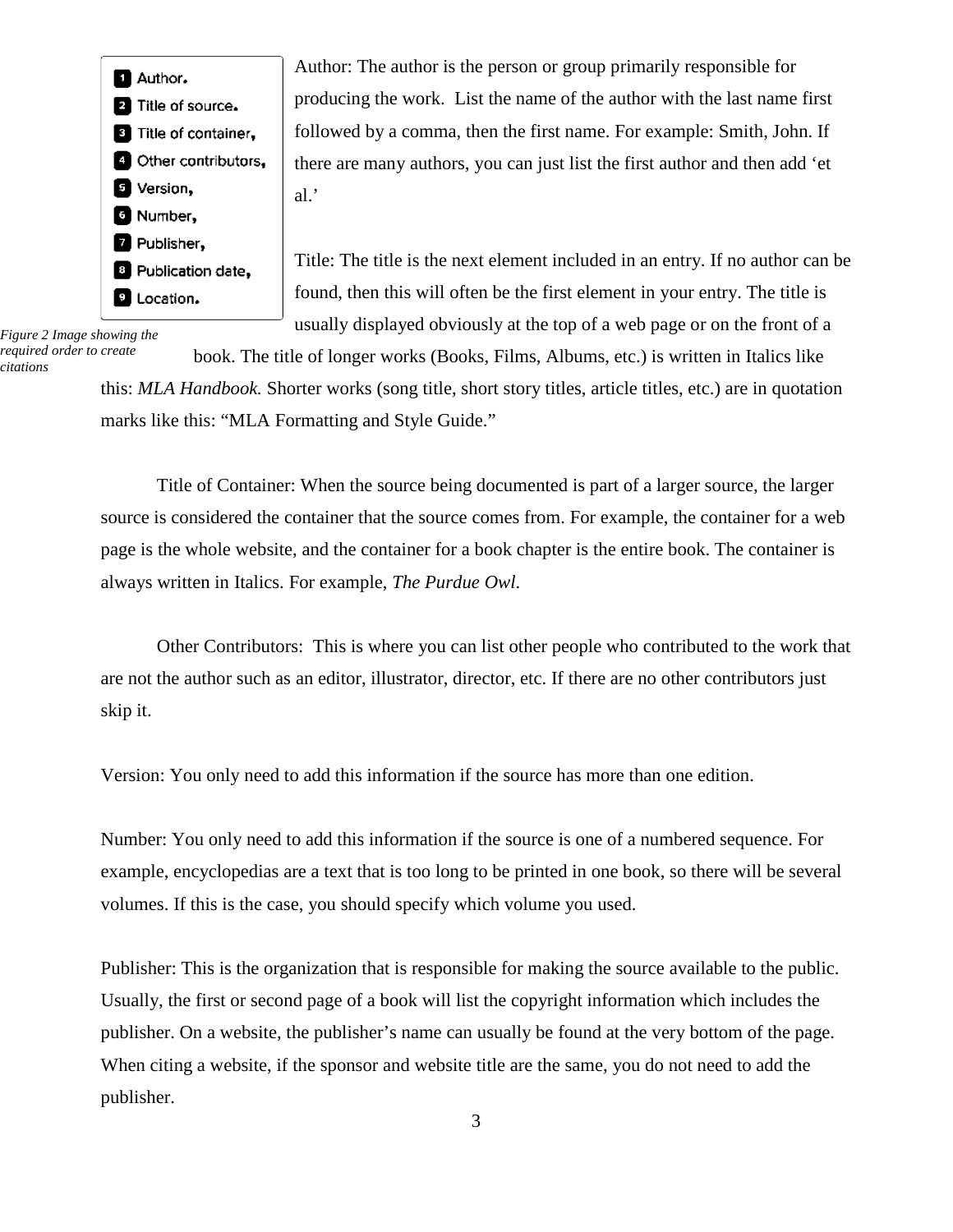Publication date: Write the full date including month and year if you can find it, otherwise just put the year. In a book or on a website the date can usually be found with the publisher information.

Location: In a book, the location can be a range of pages, especially if it is a large anthology. If you used the entire book, you do not need to include this information. For a web source, the location will be the web address, also known as the URL, or a D.O.I. (Digital Object Identifier) number.

Thus, this is the basic format for all citations:

Author. "Title." *Title of the container*. Other contributors, Version, Number, Publisher's name, Date of publication, Location.

# **Some basic features of the Works Cited Page**

- The works cited page is a list of all the outside sources used in a paper
- It is always the last page of the paper, and it should be on its own page.
- Make sure to alphabetize the entries by author's last name,
- For any source you have that does not contain an author, list alphabetically the next piece of information available to you
- **All sources should have a hanging indentation:** There are a few ways to make a hanging indent on Microsoft word. The fastest ways is to first add all of your citations to the Works Cited page. Then highlight the entire page and go to the "Format" area in the bar at the top of the screen. Click "Paragraph." There will be a pop-up window. In the "Indentation" section of that window, click the drop-down list under "Special" and choose "Hanging." This will apply the hanging indent to the entire Works Cited page all at once.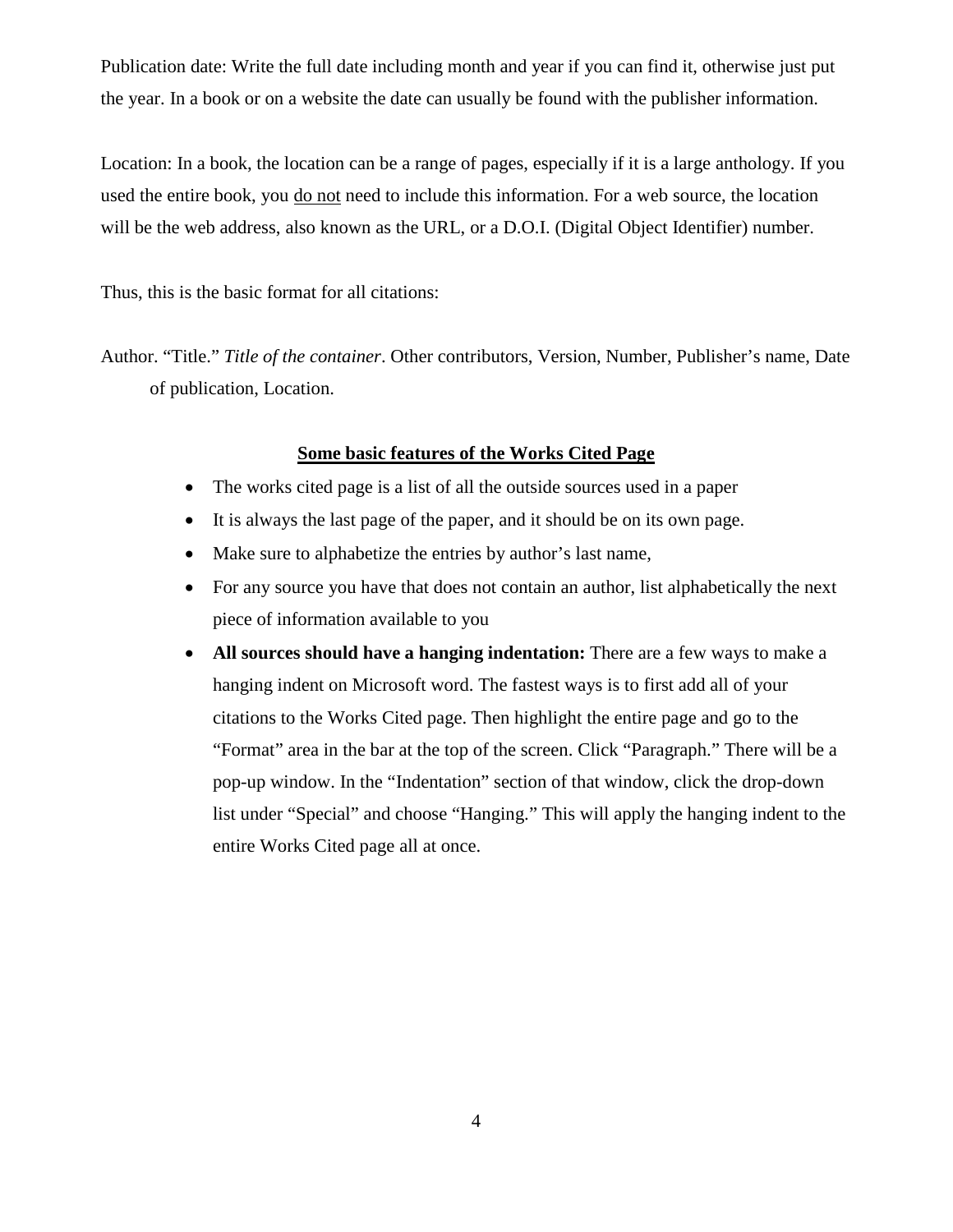|             | Paragraph                                                                                                                                                                                                                                                                                                                                                                                                                     |
|-------------|-------------------------------------------------------------------------------------------------------------------------------------------------------------------------------------------------------------------------------------------------------------------------------------------------------------------------------------------------------------------------------------------------------------------------------|
|             | Indents and Spacing<br>Line and Page Breaks                                                                                                                                                                                                                                                                                                                                                                                   |
| Alignment:  | Outline Level:<br>÷<br>Left<br>Body text                                                                                                                                                                                                                                                                                                                                                                                      |
| Indentation |                                                                                                                                                                                                                                                                                                                                                                                                                               |
| Left:       | Special:<br>Bv.<br>$\frac{1}{x}$<br>0"<br>$\frac{1}{x}$<br>Hanging<br>0.5"                                                                                                                                                                                                                                                                                                                                                    |
| Right:      | ۸<br>0"<br>¥                                                                                                                                                                                                                                                                                                                                                                                                                  |
| Spacing     |                                                                                                                                                                                                                                                                                                                                                                                                                               |
| Before:     | Line spacing:<br>At:<br>÷<br>0pt                                                                                                                                                                                                                                                                                                                                                                                              |
| After:      | Double<br>$\spadesuit$<br>$\overline{\mathbf{v}}$<br>$\frac{1}{x}$<br>0 pt                                                                                                                                                                                                                                                                                                                                                    |
| Preview     | Don't add space between paragraphs of the same style<br>Providus Paragraph Providus Paragraph Providus Paragraph Providus Paragraph Providus Paragraph Providus<br>Paragraph Province Paragraph Province Paragraph Province Paragraph Province Paragra<br>Sample TextSample TextSample TextSample TextSample TextSample TextSample TextSample<br>TextSample TextSample TextSample TextSample TextSample TextSample TextSample |
|             | TextSample TextSample TextSample TextSample TextSample TextSample TextSample<br>TextSample Text                                                                                                                                                                                                                                                                                                                               |
|             |                                                                                                                                                                                                                                                                                                                                                                                                                               |
|             |                                                                                                                                                                                                                                                                                                                                                                                                                               |
|             |                                                                                                                                                                                                                                                                                                                                                                                                                               |

*Figure 3 Image of the Paragraph menu in Microsoft Word*

#### **In-text Citation Basics**

In MLA style, referring to the works of others in your text is done using "parenthetical citation." This method involves placing relevant source information in parentheses after a quote or a paraphrase. The in-text citation should contain the element that comes first in the Works Cited entry. In-text citations should never appear anywhere else in the sentence except at the end. Below are some common in-text citations with examples:

## *Book with an Author*

This citation is one of the most common forms of in-text citation. You put the authors name and the page number where the quote was found in parenthesis at the end of the sentence. The period at the end of that sentence should come after the citation.

**Example:** In *A Thousand Splendid Suns*, the author demonstrates the significance of the objects by stating, "Nana cherished each blue-and-white porcelain piece" (Hosseini 3).

If you mention the author's name in the sentence, it is not necessary to put the last name in the citation.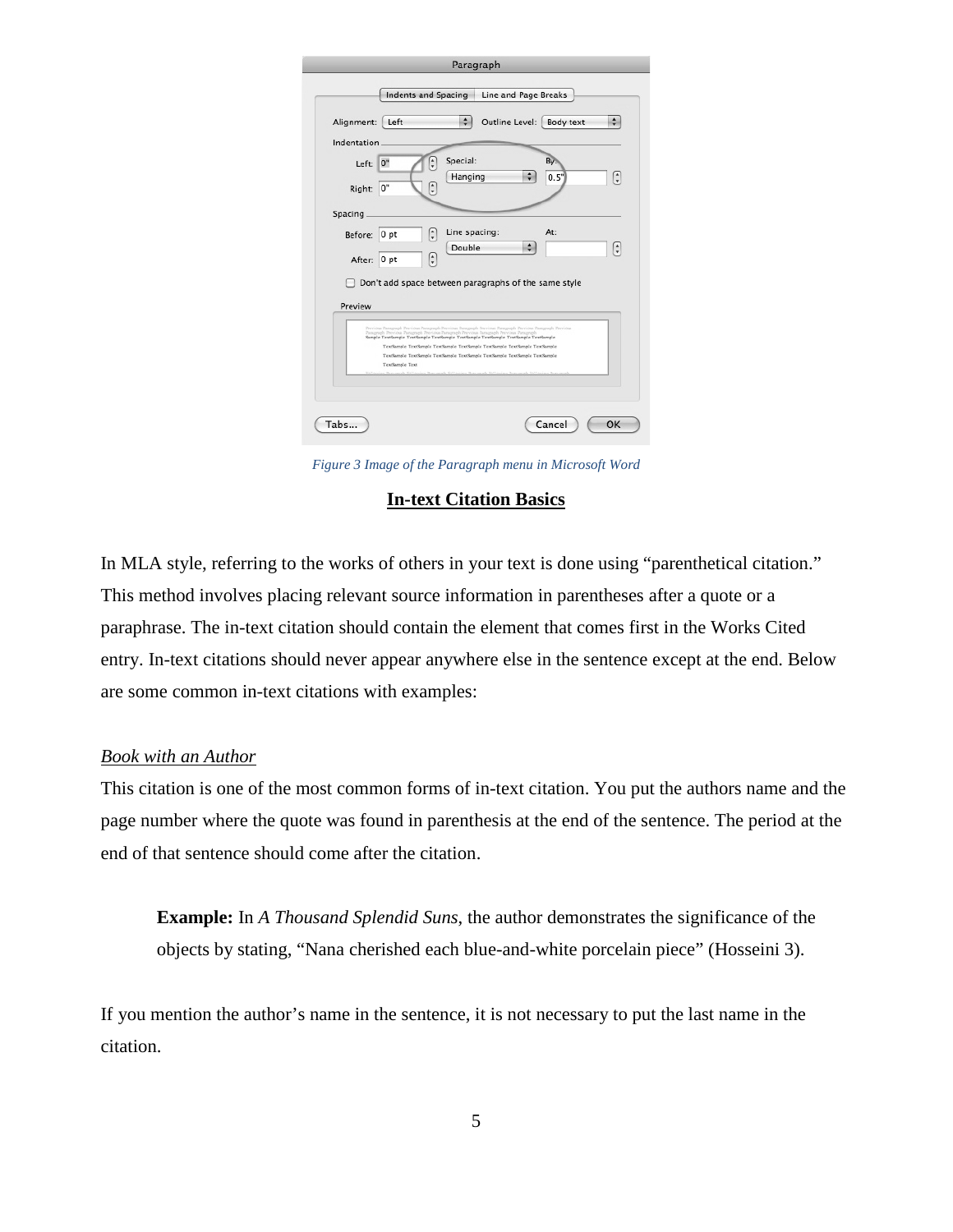**Example:** In *A Thousand Splendid Suns*, Hosseini demonstrates the significance of the objects by stating, "Nana cherished each blue-and-white porcelain piece" (3).

# **Article with an Author**

This citation is very similar to a book with an author. However, if it is an electronic source with no page numbers, then the page number can be left out.

**Example:** The Los Angeles Times on-line article "Storm brings widespread flooding across Northern California" states, "the storms have boosted seasonal rainfall totals to levels not seen in years across California" (Hamilton).

For an article in an online journal or an article from a database, give page numbers if they are available.

## **Article without an Author**

If no author can be found for a source then the next element is used, which is the title. Thus, this will go in the parenthetical citation instead of the author's name. You can shorten the title to the first few words.

**Example**: The Environmental Protection Agency article "The Impact of Global Warming in North America" explains that certain areas have higher concentrations of warming than others. It goes on to say that there are many global warming hotspots in North America most likely because this region has "more readily accessible climatic data. . ." ("Impact of Global Warming" 6).

# **Two Sources by the Same Author**

If you are using two sources written by the same author, in order to let your reader know which work you are quoting, it is necessary to include the title of the work in addition to the author's last name and the page number in the citation.

**Example:** Through Gabriel's waking dream, the author offers his ideal version of death: "Better pass boldly into that other world, in the full glory of some passion, than fade and wither dismally with age" (Joyce, "The Dead" 748). While Gabriel's reflection has some peace in it, Mr. Hynes laments opportunity lost to death saying, "He would have had his Erin famed, The green flag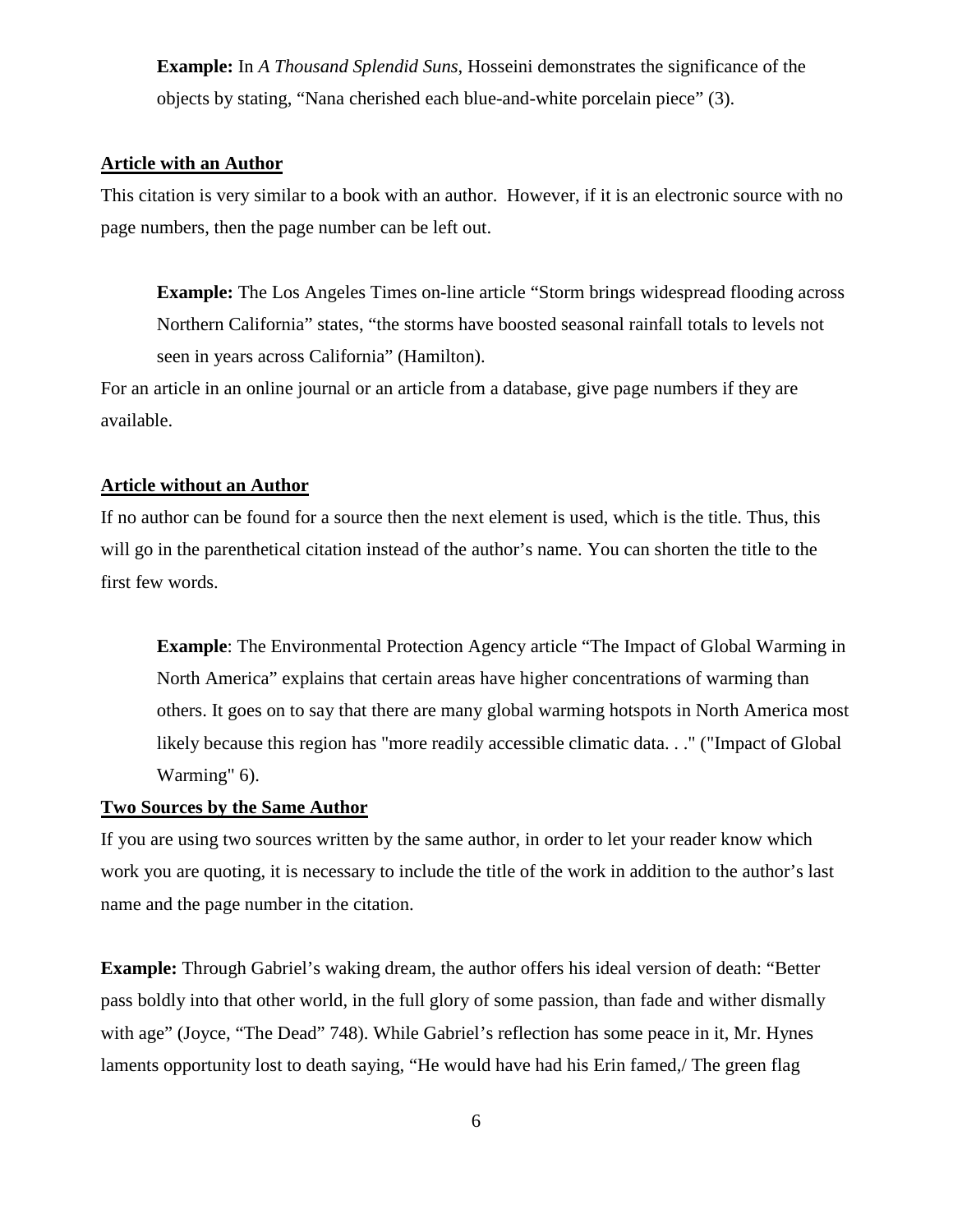gloriously unfurled,/ Her statesmen, bards and warriors raised/ Before the nations of the World" (Joyce, "The Death of Parnell" 714).

#### **Here are some more complicated in-text citations:**

#### **The Bible**

In your first parenthetical citation, you want to make clear which Bible you're using (and underline or italicize the title), as each version varies in its translation, followed by book (do not italicize or underline), chapter and verse.

**Example:** Ezekiel saw "what seemed to be four living creatures," each with faces of a man, a lion, an ox, and an eagle (*New Jerusalem Bible*, Ezek. 1.5-10).

## **Poetry**

When quoting poetry, make sure you add a forward slash  $\ell$  to show the reader where the line breaks would be. The parenthetical citation should contain the line numbers of the poem, not the page number.

**Example:** In Emily Dickinson's famous poem it states, "Because I could not stop for Death /He kindly stopped for me" (1-2).

These are the first two lines of the poem, thus the citation says 1-2.

## **Classic Play**

When citing a play or poetry, the format you will use and the way you will cite it depends on when it was written. If it is a classic play (for example one written by Shakespeare or Sophocles), you will cite the play by title, act, scene and the line number or numbers where the quote can be found. Each new line will be separated by a slash.

**Example:** Shakespeare allows his hero to reveal his weakness when Hamlet questions, "To be, or not to be – that is the question" (Hamlet, 3.1.56-60).

## **Modern Play**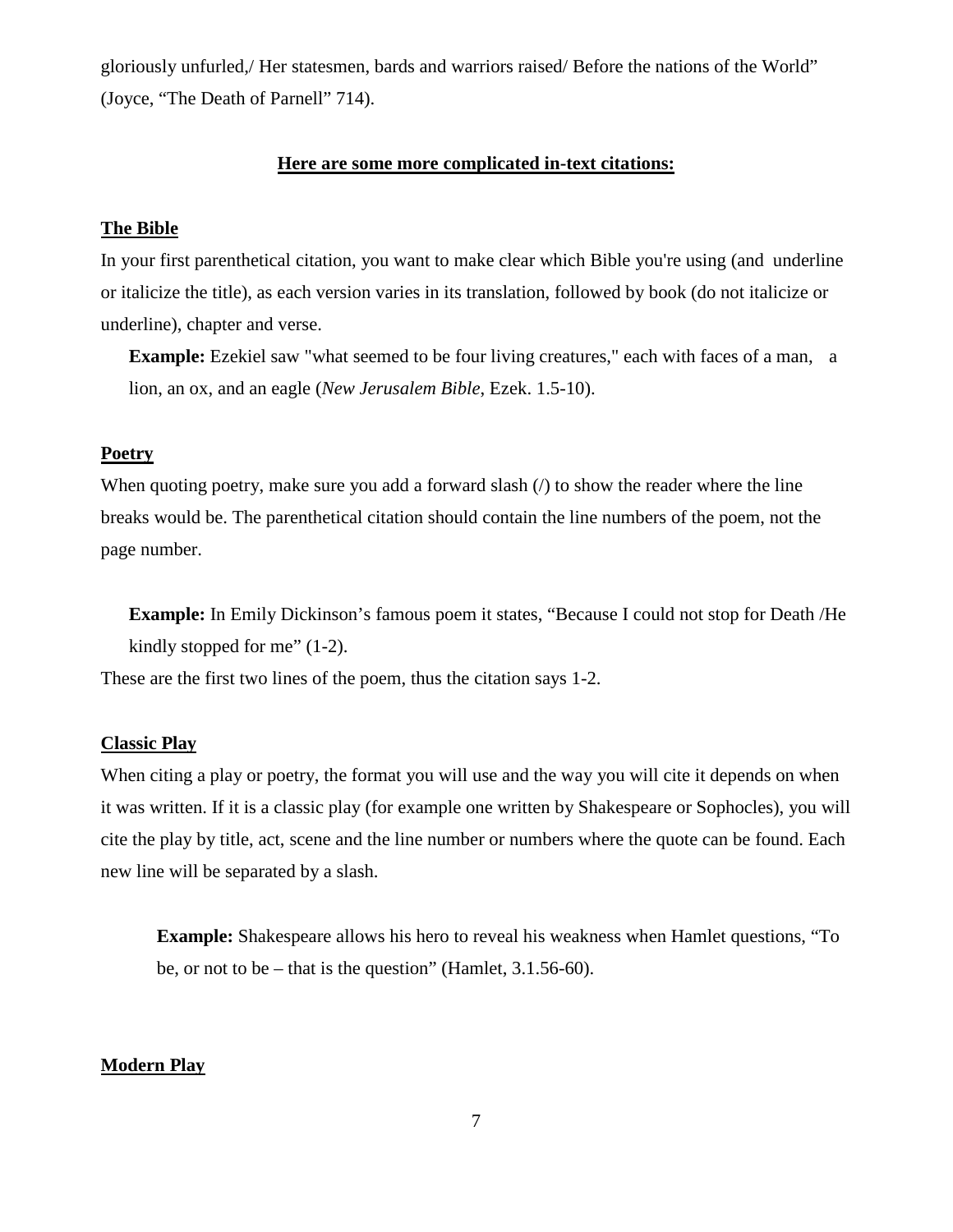When citing a modern play, you will use the same format you would use for any book for both the quote and citation.

**Example:** Torvald admits to Nora that his reputation is far more important to him than she is saying, "Nobody sacrifices his honor for the one he loves" (Ibsen 1312). For a complete list of sources, please consult OWL Purdue or an MLA handbook.

Also try www.easybib.com for assistance with creating a work cited page, but be careful! You may still need to fill in some of the information yourself.

#### *This handout was based on the following sources:*

- Gibaldi, Joesph. *MLA Handbook for Writers of Research Papers.* 7th ed. New York: Modern language Association, 2010
- Maimon, Elaine P., Janice H. Peritz and Kathleen Blake Yancey*. A Writer's Resource: A Handbook for Writing and Research.MLA Handbook, 8th ed.* Modern Language Association of America, 2016
- Russell, Tony, Allen Brizee, and Elizabeth Angeli. "MLA Formatting and Style Guide." *The Purdue OWL*. Purdue U Writing Lab, 9 December 2016, owl.english.purdue.edu/owl/resource/747/1/
- "What's New in the Eighth Edition." *MLA*, Modern Language Association, 2017, www.mla.org/MLA-Style/What-s-New-in-the-Eighth-Edition.

**Please visit our website at [www.lavc.edu/writingcenter](http://www.lavc.edu/WCweb/index/html) for additional resources and services.**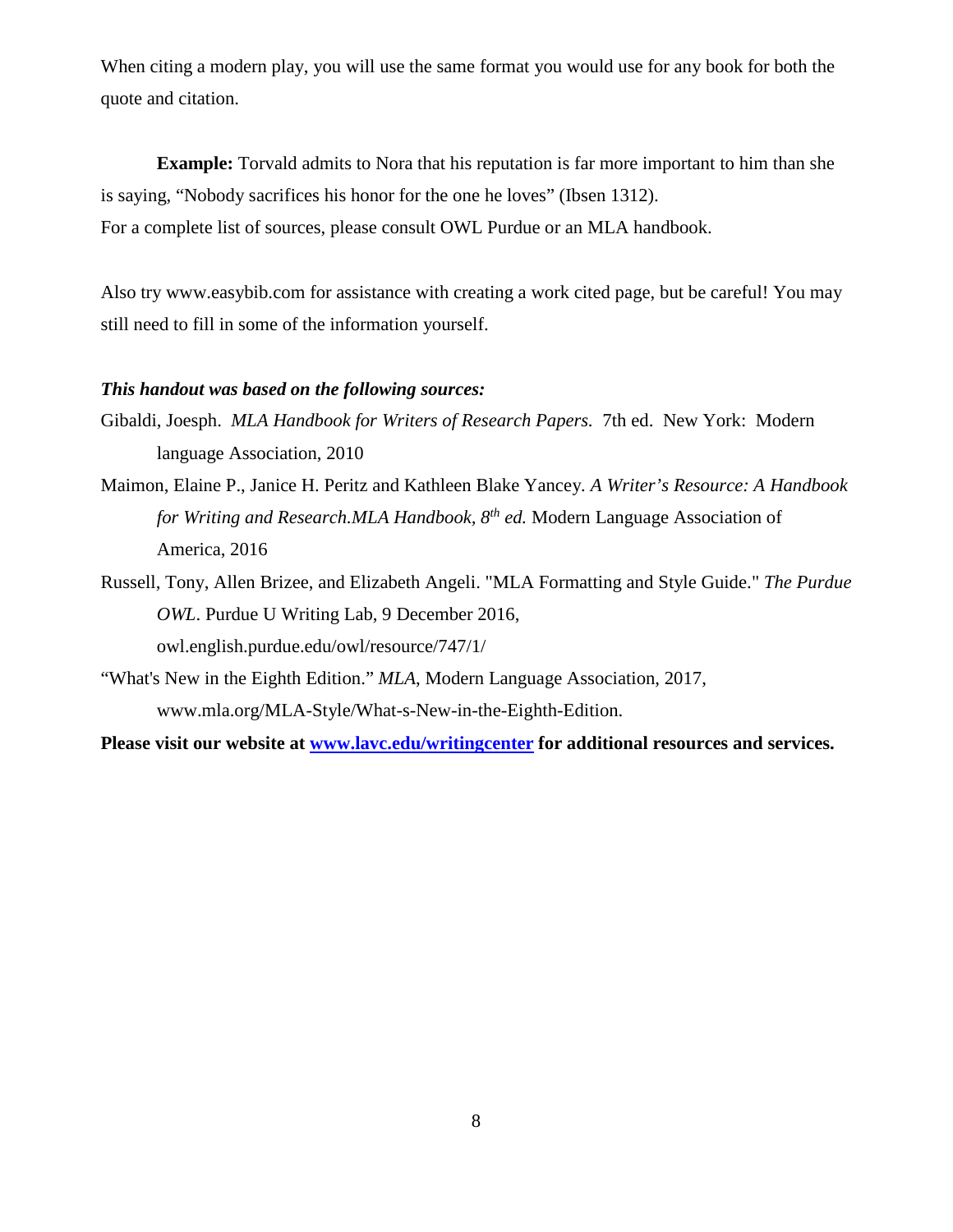Doe 1

Jane Doe

Professor Smith

Political Science 1

13 January 2016

#### The Constitutionality of the Patriot Act

The Constitution of the United States is an important document because it guarantees certain rights for every citizen. One of these rights is the right to privacy. In the aftermath of the September 11<sup>th</sup> 2001 attacks, the U.S. government has knowingly encroached on its citizen's rights to privacy. While the government does have a responsibility to ensure the safety of its citizens, it also has a responsibility to protect their constitutional freedoms. Although some may argue that the United States government is only trying to protect our safety, they have violated people's right to privacy in several ways including the United States Patriot Act, increased Transportation Security Administration (TSA) rules, and public space cameras.

The United States Patriot Act is one way the government attempts to invade our privacy. Many people say that the act was only passed because it was rushed through Congress. The book American *Government and Politics Today* discusses different acts that were passed in recent years. According to this book, the Patriot Act "…was passed without meaningful review" (Bardes 133). The fact that it was not reviewed shows that the government is ignoring citizen's rights in the name of security. In addition, the New York Times article "Unconstitutional Sections of the Patriot Act" also discusses the lack of review. This article states that "many members of Congress hadn't even read the bill" before it was passed (Gosselin). This lack of review shows that the government is ignoring the constitution. Looking at the act itself, one can see that it denies Americans the privacy rights guaranteed in the Fourth Amendment ("Amendments"). The act bypasses the legal checks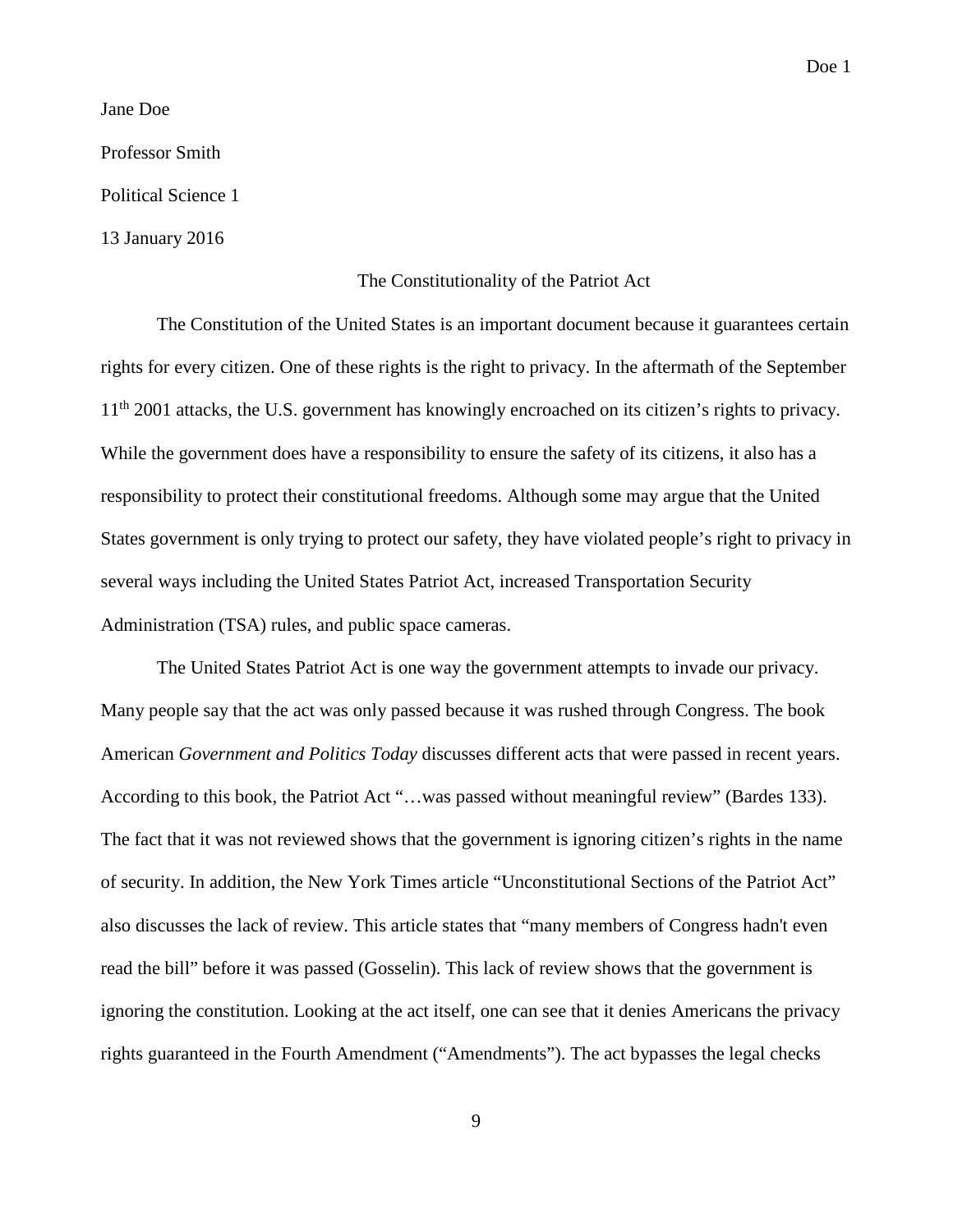|                                                                                               |                                                                                        | Works Cited ( <i>Center title</i> ) $\leftarrow$                                                                                                       |                     |  |
|-----------------------------------------------------------------------------------------------|----------------------------------------------------------------------------------------|--------------------------------------------------------------------------------------------------------------------------------------------------------|---------------------|--|
| Film:                                                                                         | All the President's Men. Directed by Alan J. Pakula, Performances by Dustin<br>D       |                                                                                                                                                        |                     |  |
|                                                                                               | Film Title                                                                             | Director, Performers.                                                                                                                                  |                     |  |
|                                                                                               |                                                                                        | Hoffman, and Robert Redford, Warner Brothers, 1976.                                                                                                    |                     |  |
|                                                                                               |                                                                                        | Distributor,<br>Release Date.                                                                                                                          | B<br>L              |  |
|                                                                                               |                                                                                        | Web site "Amendments." Law. Cornell, Cornell University Law School, 2016,                                                                              | E                   |  |
| No author                                                                                     | Title of page. Title of Website<br>Sponsor/publisher (if different from website title) |                                                                                                                                                        |                     |  |
|                                                                                               | Date of Web Publication.                                                               |                                                                                                                                                        | $\mathbf P$<br>A    |  |
|                                                                                               | www.law.cornell.edu/wex/fourth_amendment.                                              |                                                                                                                                                        | $\mathsf{C}$        |  |
|                                                                                               | URL.                                                                                   |                                                                                                                                                        | E                   |  |
| Website article                                                                               |                                                                                        |                                                                                                                                                        | W<br>$\overline{O}$ |  |
| with author Antinelli, John. "Few Will Miss Campaign News." Pew Research Center, 12 Nov 2008, |                                                                                        |                                                                                                                                                        |                     |  |
|                                                                                               | Last Name, First Name. "Title of Web Article." Title of Web Page/publisher Date of Web |                                                                                                                                                        |                     |  |
|                                                                                               | Publication                                                                            |                                                                                                                                                        | $\boldsymbol{S}$    |  |
|                                                                                               | www.pewresearch.com/few-will-miss-news                                                 |                                                                                                                                                        |                     |  |
|                                                                                               | <b>URL</b>                                                                             |                                                                                                                                                        | $\bf{l}$<br>T       |  |
| Book by                                                                                       |                                                                                        | Bardes, Barbara, Mack Shelley, and Steffen Schmidt. American Government and Politics                                                                   | E                   |  |
|                                                                                               |                                                                                        | Two or Last Name, First Name, First Name Last Name, First Name Last Name<br>Title of Book.                                                             | D                   |  |
| More                                                                                          |                                                                                        | Today: The Essentials. 2007 ed., Thompson Wadsworth, 2008.                                                                                             |                     |  |
| Authors:                                                                                      | Edition.                                                                               | Publisher,<br>Pub. Date.                                                                                                                               |                     |  |
|                                                                                               |                                                                                        | Translated Fagles, Robert, translator. The Odyssey. By Homer, Penguin Books, 1996.                                                                     |                     |  |
| Work:                                                                                         | Translator.                                                                            | Title of Book. Author.<br>Publisher, Pub. Date                                                                                                         |                     |  |
| From newspaper                                                                                | Last Name, First<br>Pub. Date:                                                         | Article Gosselin, Peter G. "Unconstitutional Sections of the Patriot Act." New York Times, 11 Jan.<br>Name. "Title of Article."<br>Title of Newspaper. |                     |  |
|                                                                                               | 2009, p. A1.                                                                           |                                                                                                                                                        |                     |  |
|                                                                                               | Page Number.                                                                           |                                                                                                                                                        |                     |  |
| <b>Book:</b>                                                                                  |                                                                                        | Hosseini, Khaled. A Thousand Splendid Suns. Riverhead Books, 2007.                                                                                     |                     |  |
|                                                                                               | Title.<br>Last Name, First Name.                                                       | Publisher, Pub. Date.                                                                                                                                  |                     |  |
| Anthology                                                                                     |                                                                                        | Joyce, James. "The Dead." Masters of British Literature. Edited by Robert A. Pratt et al.,                                                             |                     |  |
| <b>Book:</b>                                                                                  | Last Name, First Name. "Title of                                                       | Story." Title of Anthology.<br>Editor.                                                                                                                 |                     |  |
|                                                                                               |                                                                                        |                                                                                                                                                        |                     |  |